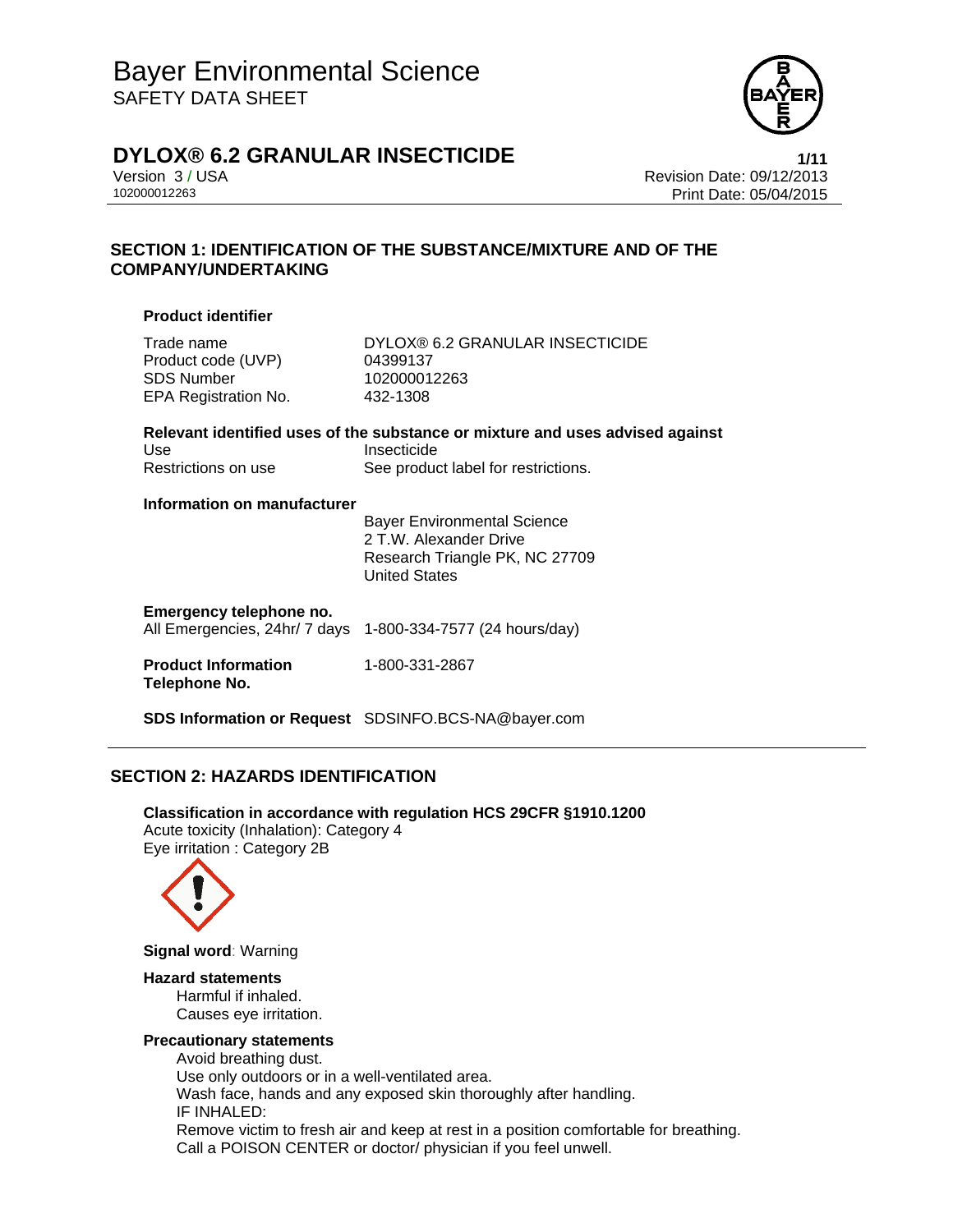

Version 3 / USA Revision Date: 09/12/2013 Print Date: 05/04/2015

IF IN EYES: Rinse cautiously with water for several minutes. Remove contact lenses, if present and easy to do. Continue rinsing. If eye irritation persists: Get medical advice/attention.

## **Other hazards**

This product contains an cholinesterase inhibitor.

## **SECTION 3: COMPOSITION/INFORMATION ON INGREDIENTS**

**Hazardous Component Name CAS-No. Average % by Weight Trichlorfon CAS-No. Average % by Weight Trichlorfon 6.20** Trichlorfon 52-68-6 6.20

## **SECTION 4: FIRST AID MEASURES**

#### **Description of first aid measures**

| <b>General advice</b>                                       | When possible, have the product container or label with you when<br>calling a poison control center or doctor or going for treatment.                                                                                                                                  |  |
|-------------------------------------------------------------|------------------------------------------------------------------------------------------------------------------------------------------------------------------------------------------------------------------------------------------------------------------------|--|
|                                                             | Inhalation, dermal absorption or ingestion of this product may result<br>in systemic intoxication due to inhibition of the enzyme<br>cholinesterase. Symptoms of poisoning may only appear several<br>hours later.                                                     |  |
| <b>Inhalation</b>                                           | If person is not breathing, call 911 or an ambulance, then give<br>artificial respiration, preferably mouth-to-mouth if possible. Call a<br>physician or poison control center immediately. Move to fresh air.<br>Keep patient warm and at rest.                       |  |
| <b>Skin contact</b>                                         | Wash off immediately with plenty of water for at least 15 minutes.<br>Take off contaminated clothing and shoes immediately. Call a<br>physician or poison control center immediately.                                                                                  |  |
| Eye contact                                                 | Hold eye open and rinse slowly and gently with water for 15-20<br>minutes. Remove contact lenses, if present, after the first 5 minutes,<br>then continue rinsing eye. Call a physician or poison control center<br>immediately.                                       |  |
| Ingestion                                                   | Never give anything by mouth to an unconscious person. DO NOT<br>induce vomiting unless directed to do so by a physician or poison<br>control center. Rinse out mouth and give water in small sips to drink.<br>Call a physician or poison control center immediately. |  |
| Most important symptoms and effects, both acute and delayed |                                                                                                                                                                                                                                                                        |  |
| <b>Symptoms</b>                                             | This product causes reversible cholinesterase inhibition without long<br>term effects., Repeated overexposure may cause more severe<br>cholinesterase inhibition with more pronounced symptoms.                                                                        |  |
|                                                             | The symptoms of cholinesterase inhibition include:                                                                                                                                                                                                                     |  |
|                                                             | Nausea, Salivation, Lachrymation, Blurred vision, Constriction of<br>pupils                                                                                                                                                                                            |  |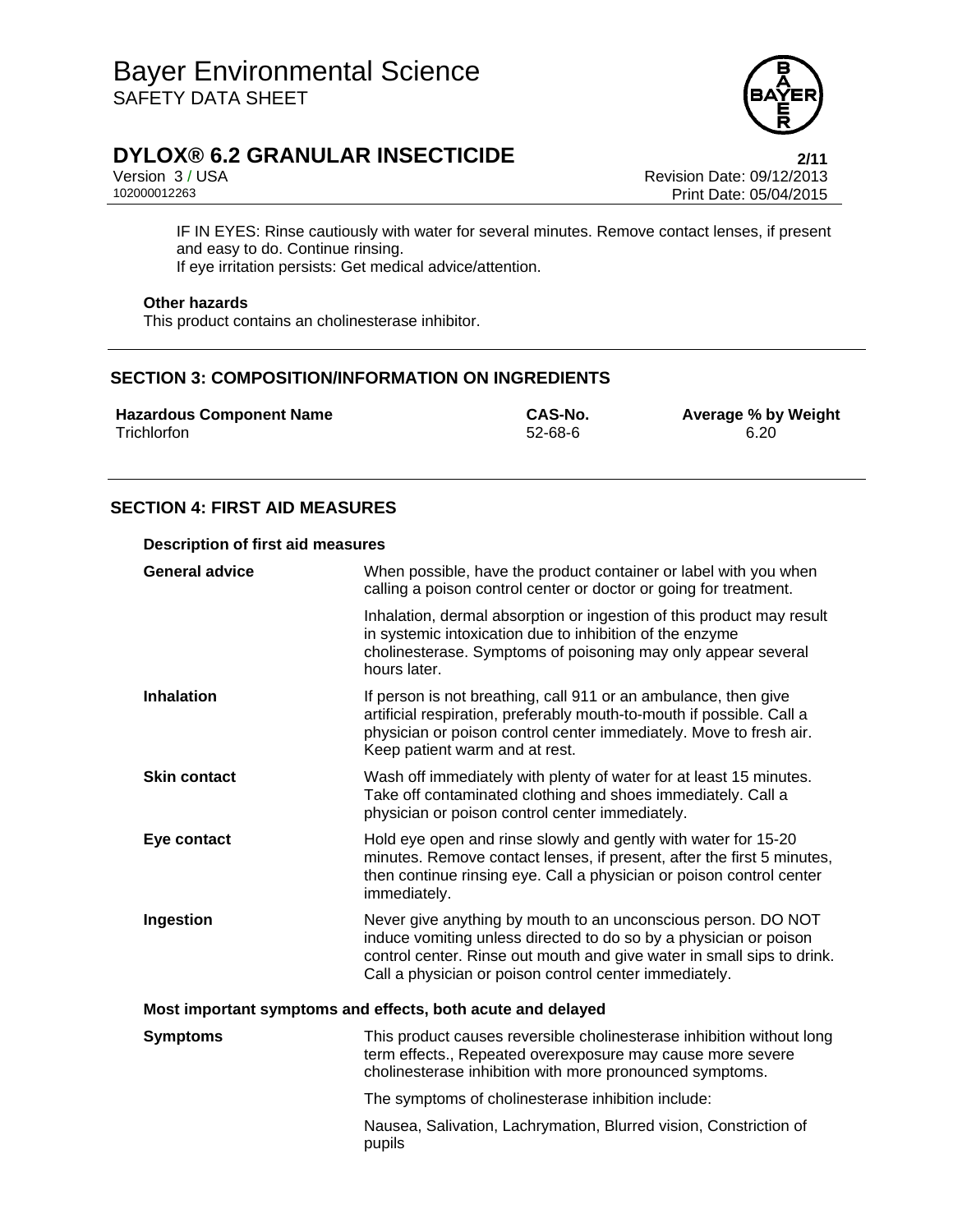

Version 3 / USA **Version 3 / USA Revision Date: 09/12/2013**<br>102000012263 **Print Date: 05/04/2015** Print Date: 05/04/2015

| Indication of any immediate medical attention and special treatment needed |                                                                                                                              |  |
|----------------------------------------------------------------------------|------------------------------------------------------------------------------------------------------------------------------|--|
| <b>Risks</b>                                                               | This product contains an anticholinesterase compound. Do not use if<br>under medical advice not to work with such compounds. |  |
| <b>Treatment</b>                                                           | The following antidotes are generally accepted: atropin and oximes.                                                          |  |

## **SECTION 5: FIREFIGHTING MEASURES**

| <b>Extinguishing media</b>                                         |                                                                                                                                                                                              |
|--------------------------------------------------------------------|----------------------------------------------------------------------------------------------------------------------------------------------------------------------------------------------|
| <b>Suitable</b>                                                    | Use water spray, alcohol-resistant foam, dry chemical or carbon<br>dioxide.                                                                                                                  |
| Unsuitable                                                         | None known.                                                                                                                                                                                  |
| <b>Special hazards arising</b><br>from the substance or<br>mixture | Dangerous gases are evolved in the event of a fire., In the event of<br>fire the following may be released:, Chloral                                                                         |
| <b>Advice for firefighters</b>                                     |                                                                                                                                                                                              |
| <b>Special protective</b><br>equipment for fire-fighters           | Firefighters should wear NIOSH approved self-contained breathing<br>apparatus and full protective clothing.                                                                                  |
| <b>Further information</b>                                         | Keep out of smoke. Fight fire from upwind position. Cool closed<br>containers exposed to fire with water spray. Do not allow run-off<br>from fire fighting to enter drains or water courses. |
| <b>Flash point</b>                                                 | not applicable                                                                                                                                                                               |
| <b>Autoignition temperature</b>                                    | no data available                                                                                                                                                                            |
| Lower explosion limit                                              | not applicable                                                                                                                                                                               |
| <b>Upper explosion limit</b>                                       | not applicable                                                                                                                                                                               |
| <b>Explosivity</b>                                                 | no data available                                                                                                                                                                            |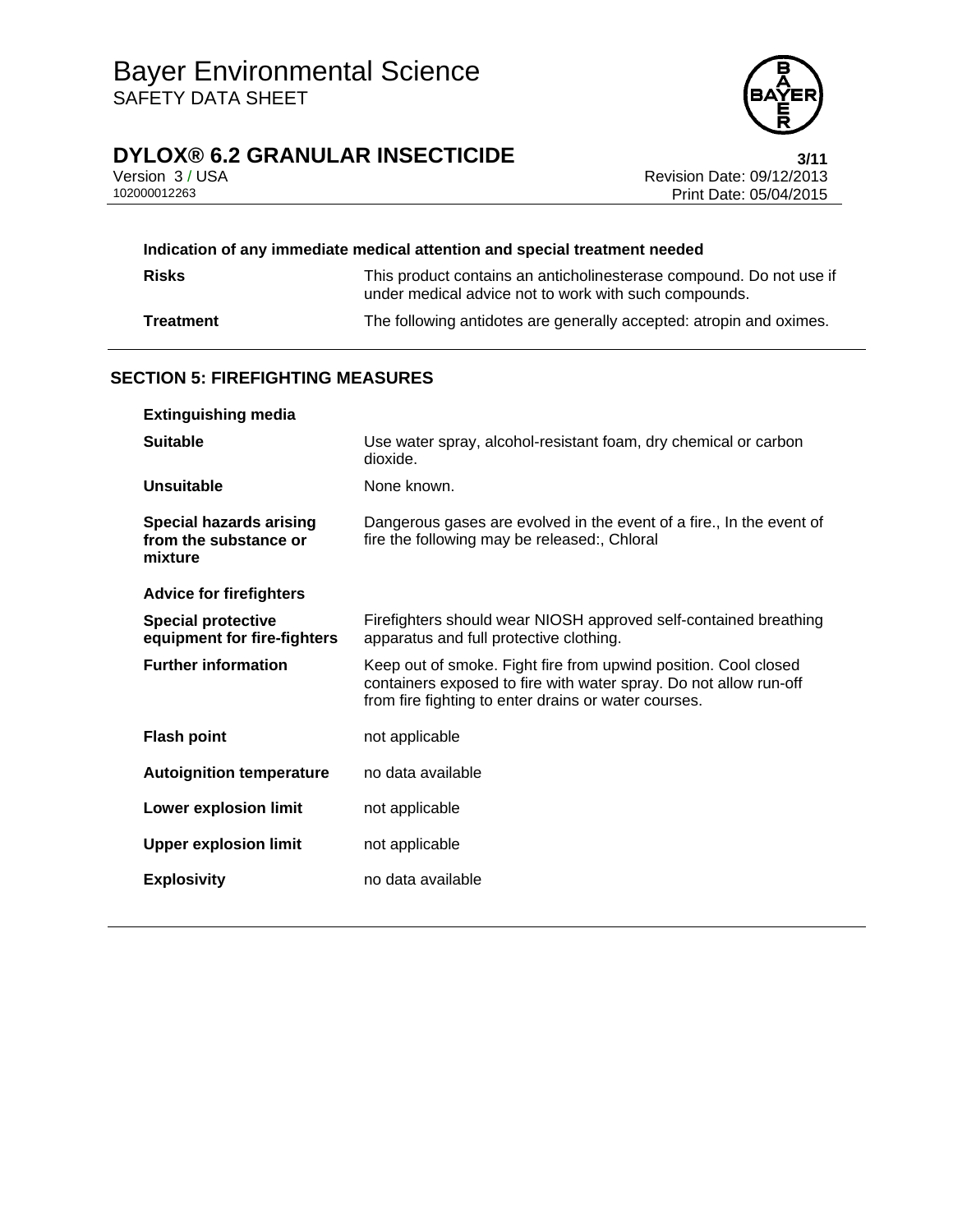

## **DYLOX® 6.2 GRANULAR INSECTICIDE 4/11**

Version 3 / USA Revision Date: 09/12/2013 Print Date: 05/04/2015

## **SECTION 6: ACCIDENTAL RELEASE MEASURES**

**Personal precautions, protective equipment and emergency procedures Precautions Avoid contact with spilled product or contaminated surfaces. Isolate** hazard area. Avoid dust formation. **Methods and materials for containment and cleaning up Methods for cleaning up** Sweep up or vacuum up spillage and collect in suitable container for disposal. Scrub contaminated area with detergent and bleach solution. Flush with water. Contaminated soil may have to be removed and disposed. **Additional advice** Use personal protective equipment. Do not allow to enter soil, waterways or waste water canal.

## **SECTION 7: HANDLING AND STORAGE**

#### **Precautions for safe handling**

| Advice on safe handling                                 | Handle and open container in a manner as to prevent spillage. Use<br>only in area provided with appropriate exhaust ventilation.<br>Avoid contact with skin, eyes and clothing.                                                                                 |
|---------------------------------------------------------|-----------------------------------------------------------------------------------------------------------------------------------------------------------------------------------------------------------------------------------------------------------------|
| <b>Hygiene measures</b>                                 | Wash hands thoroughly with soap and water after handling and<br>before eating, drinking, chewing gum, using tobacco, using the toilet<br>or applying cosmetics.<br>Remove soiled clothing immediately and clean thoroughly before<br>using again.               |
|                                                         | Conditions for safe storage, including any incompatibilities                                                                                                                                                                                                    |
| <b>Requirements for storage</b><br>areas and containers | Store in a cool, dry place and in such a manner as to prevent cross<br>contamination with other crop protection products, fertilizers, food,<br>and feed. Store in original container and out of the reach of children,<br>preferably in a locked storage area. |

### **SECTION 8: EXPOSURE CONTROLS/PERSONAL PROTECTION**

#### **Control parameters**

| Components                           | CAS-No.       | Control parameters           | Update  | <b>Basis</b>  |
|--------------------------------------|---------------|------------------------------|---------|---------------|
| Trichlorfon                          | 52-68-6       | $0.28$ mg/m $3$<br>(TWA)     |         | OES BCS*      |
| Trichlorfon<br>(Inhalable fraction.) | 52-68-6       | 1 $mg/m3$<br>(TWA)           | 02 2012 | <b>ACGIH</b>  |
| Trichlorfon                          | $52 - 68 - 6$ | 1 $\mu$ g/m $3$<br>(AN ESL)  | 07 2011 | <b>TX ESL</b> |
| Trichlorfon                          | $52 - 68 - 6$ | 10 $\mu$ g/m $3$<br>(ST ESL) | 07 2011 | <b>TX ESL</b> |

\*OES BCS: Internal Bayer CropScience "Occupational Exposure Standard"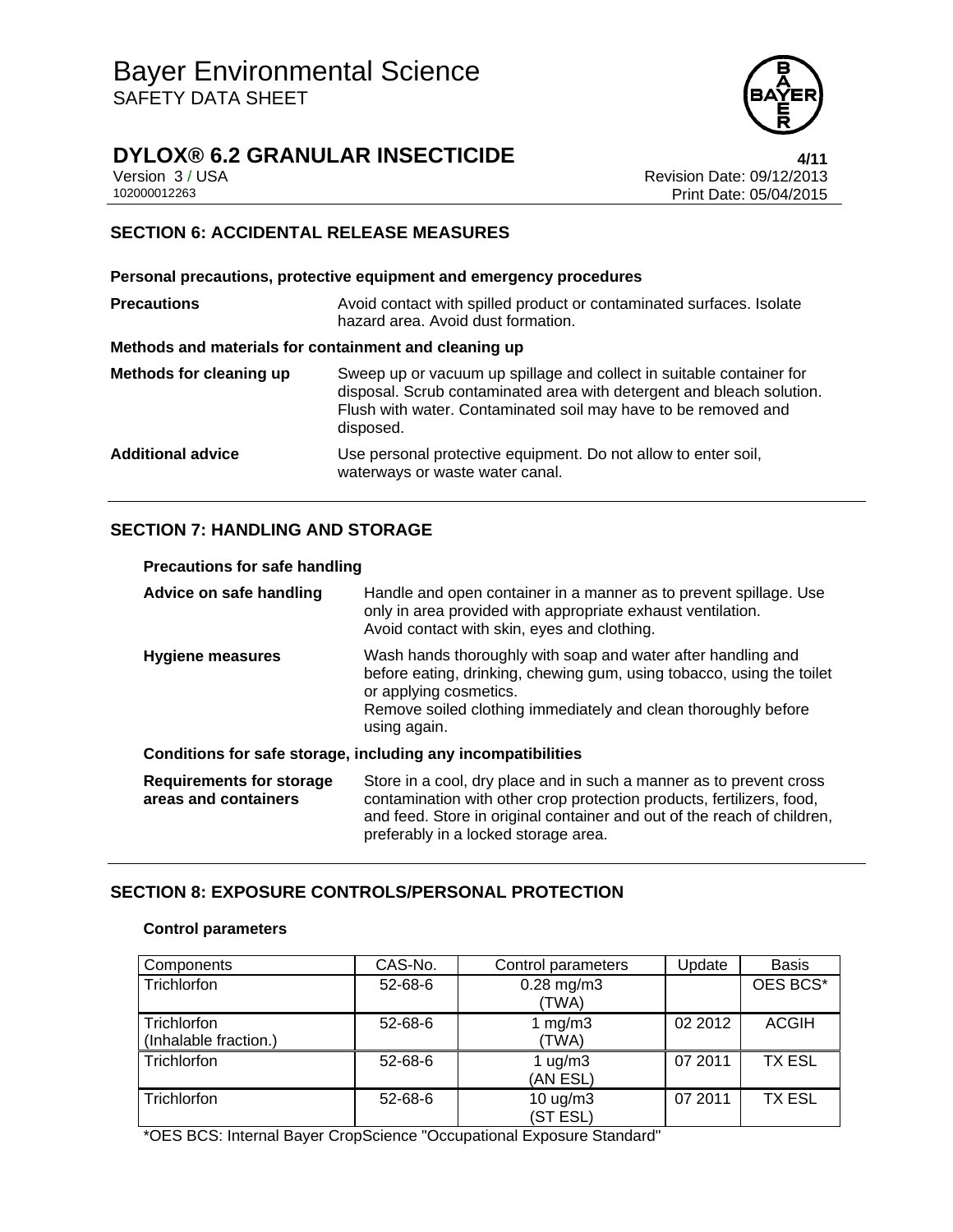

Version 3 / USA **Version 3 / USA Revision Date: 09/12/2013**<br>102000012263 **Print Date: 05/04/2015** Print Date: 05/04/2015

### **Exposure controls**

#### **Personal protective equipment**

In normal use and handling conditions please refer to the label and/or leaflet. In all other cases the following recommendations would apply.

| <b>Hand protection</b>                | Chemical resistant nitrile rubber gloves                                                                                                                                                              |
|---------------------------------------|-------------------------------------------------------------------------------------------------------------------------------------------------------------------------------------------------------|
| Eye protection                        | Safety glasses with side-shields<br>or<br>Goggles                                                                                                                                                     |
| Skin and body protection              | Long-sleeved shirt and long pants<br>Shoes plus socks                                                                                                                                                 |
| <b>General protective</b><br>measures | Follow manufacturer's instructions for cleaning/maintaining PPE. If<br>no such instructions for washables, use detergent and warm/tepid<br>water.<br>Keep and wash PPE separately from other laundry. |

## **SECTION 9. PHYSICAL AND CHEMICAL PROPERTIES**

| Appearance                      | tan                        |
|---------------------------------|----------------------------|
| <b>Physical State</b>           | granular                   |
| Odor                            | sweet                      |
| Odour Threshold                 | no data available          |
| рH                              | ca. 4.6 (1 %)              |
| <b>Vapor Pressure</b>           | no data available          |
| Vapor Density (Air = 1)         | no data available          |
| <b>Bulk density</b>             | 30 - 35 lb/ft <sup>3</sup> |
| <b>Evapouration rate</b>        | not applicable             |
| <b>Boiling Point</b>            | not applicable             |
| <b>Melting / Freezing Point</b> | not applicable             |
| <b>Water solubility</b>         | no data available          |
| <b>Minimum Ignition Energy</b>  | no data available          |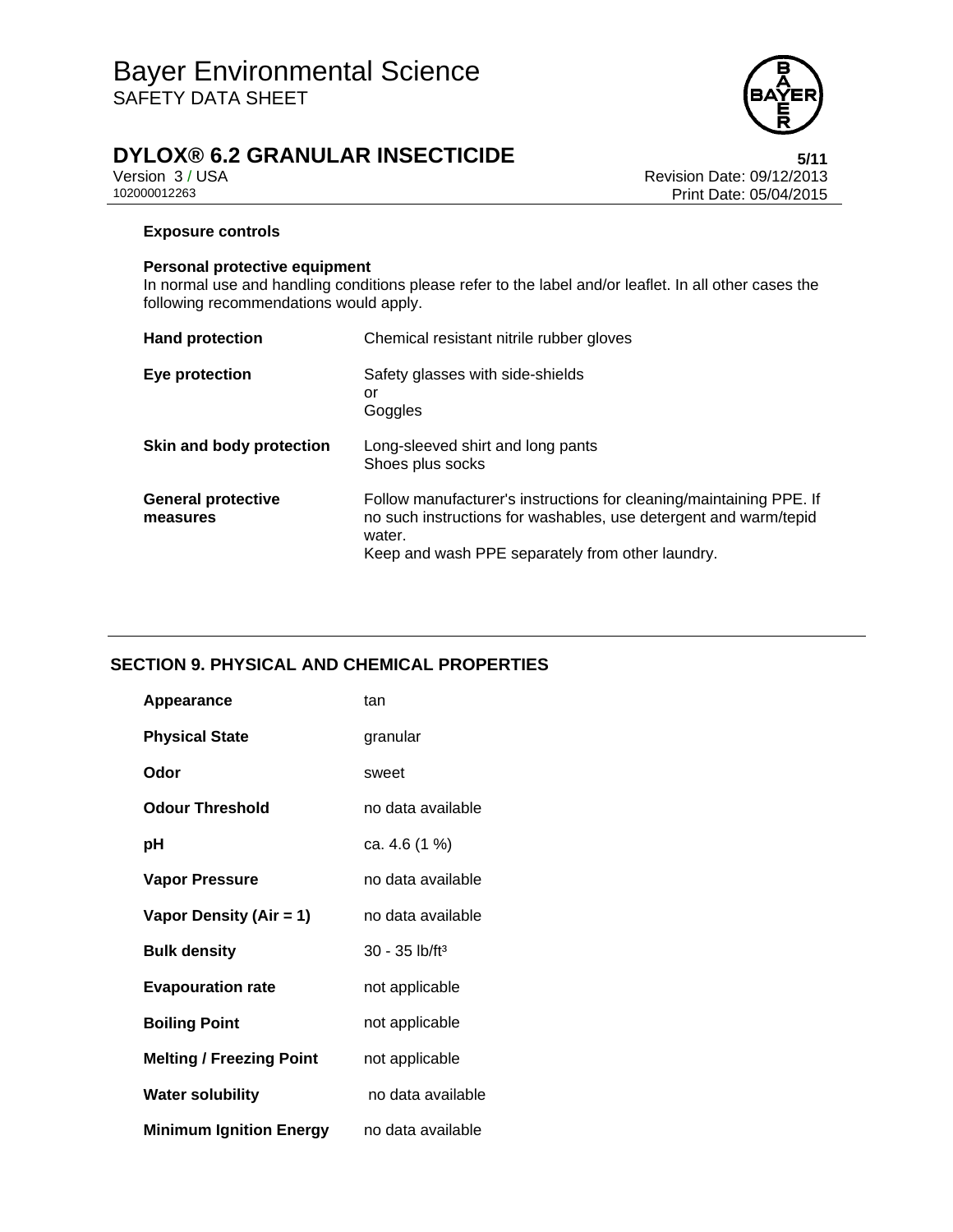

Version 3 / USA **Version 3 / USA Revision Date: 09/12/2013**<br>102000012263 **Print Date: 05/04/2015** Print Date: 05/04/2015

| <b>Decomposition</b><br>temperature               | no data available |
|---------------------------------------------------|-------------------|
| <b>Partition coefficient: n-</b><br>octanol/water | no data available |
| Viscosity                                         | not applicable    |
| <b>Flash point</b>                                | not applicable    |
| <b>Autoignition temperature</b>                   | no data available |
| Lower explosion limit                             | not applicable    |
| <b>Upper explosion limit</b>                      | not applicable    |
| <b>Explosivity</b>                                | no data available |

## **SECTION 10: STABILITY AND REACTIVITY**

| <b>Reactivity</b><br><b>Thermal decomposition</b> | no data available                                                                       |
|---------------------------------------------------|-----------------------------------------------------------------------------------------|
| <b>Chemical stability</b>                         | Stable under normal conditions.                                                         |
| <b>Possibility of hazardous</b><br>reactions      | No hazardous reactions when stored and handled according to<br>prescribed instructions. |
| <b>Conditions to avoid</b>                        | Exposure to moisture.                                                                   |
| Incompatible materials                            | Strong oxidizing agents, Bases                                                          |
| <b>Hazardous decomposition</b><br>products        | Chloral<br>Dimethyl hydrogen phosphite<br>Carbon monoxide<br>Oxides of phosphorus       |

## **SECTION 11: TOXICOLOGICAL INFORMATION**

| <b>Exposure routes</b>          | Eye contact, Skin Absorption, Skin contact, Inhalation |
|---------------------------------|--------------------------------------------------------|
| <b>Immediate Effects</b><br>Eve | Moderate eye irritation.                               |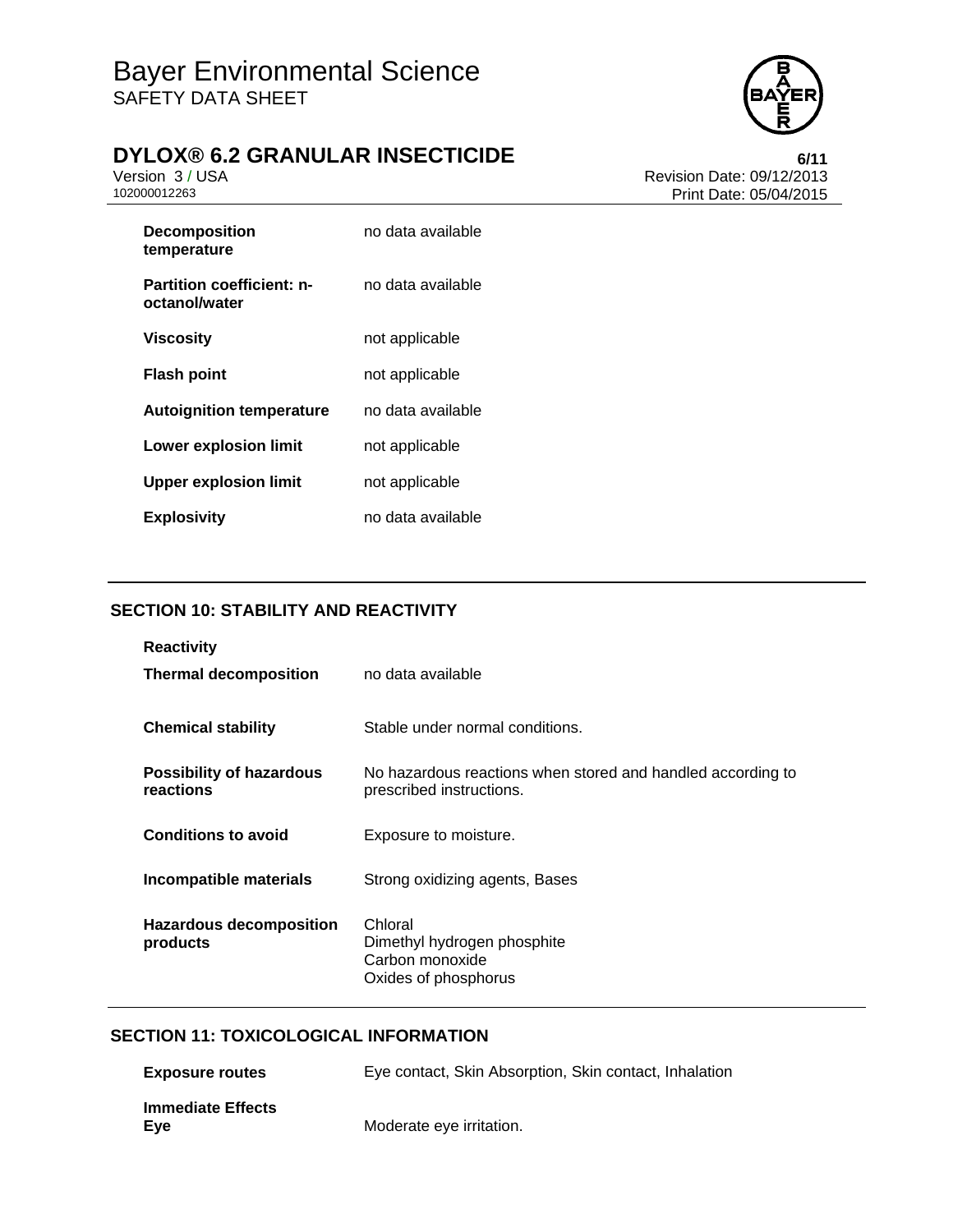

## **DYLOX® 6.2 GRANULAR INSECTICIDE 7/11**

Version 3 / USA **Version 3 / USA Revision Date: 09/12/2013**<br>102000012263 **Print Date: 05/04/2015** Print Date: 05/04/2015

| Ingestion                            | Harmful if swallowed.                                                                                                                   |
|--------------------------------------|-----------------------------------------------------------------------------------------------------------------------------------------|
| <b>Inhalation</b>                    | Harmful if inhaled.                                                                                                                     |
| Information on toxicological effects |                                                                                                                                         |
| <b>Acute oral toxicity</b>           | LD50 (male rat) $> 5,100$ mg/kg                                                                                                         |
|                                      | LD50 (female rat) $>$ 5,000 mg/kg                                                                                                       |
| <b>Acute inhalation toxicity</b>     | LC50 (male/female combined rat) $> 2$ mg/l<br>Exposure time: 4 h<br>Determined in the form of dust.                                     |
|                                      | LC50 (male/female combined rat) $> 8$ mg/l<br>Exposure time: 1 h<br>Determined in the form of dust.<br>Extrapolated from the 4 hr LC50. |
| <b>Acute dermal toxicity</b>         | LD50 (male/female combined rat) $>$ 5,000 mg/kg                                                                                         |
| <b>Skin irritation</b>               | No skin irritation (rabbit)                                                                                                             |
| Eye irritation                       | Mild eye irritation. (rabbit)                                                                                                           |
| <b>Sensitisation</b>                 | Non-sensitizing. (guinea pig)                                                                                                           |

### **Assessment repeated dose toxicity**

Trichlorfon did not cause specific target organ toxicity in experimental animal studies.

#### **Assessment Mutagenicity**

Trichlorfon was not mutagenic or genotoxic based on the overall weight of evidence in a battery of in vitro and in vivo tests.

#### **Assessment Carcinogenicity**

Trichlorfon was not carcinogenic in lifetime feeding studies in rats and mice.

#### **ACGIH**

None.

#### **NTP**

None.

#### **IARC**

None.

#### **OSHA**

None.

#### **Assessment toxicity to reproduction**

Trichlorfon is not considered a reproductive toxicant at non-maternally toxic dose levels.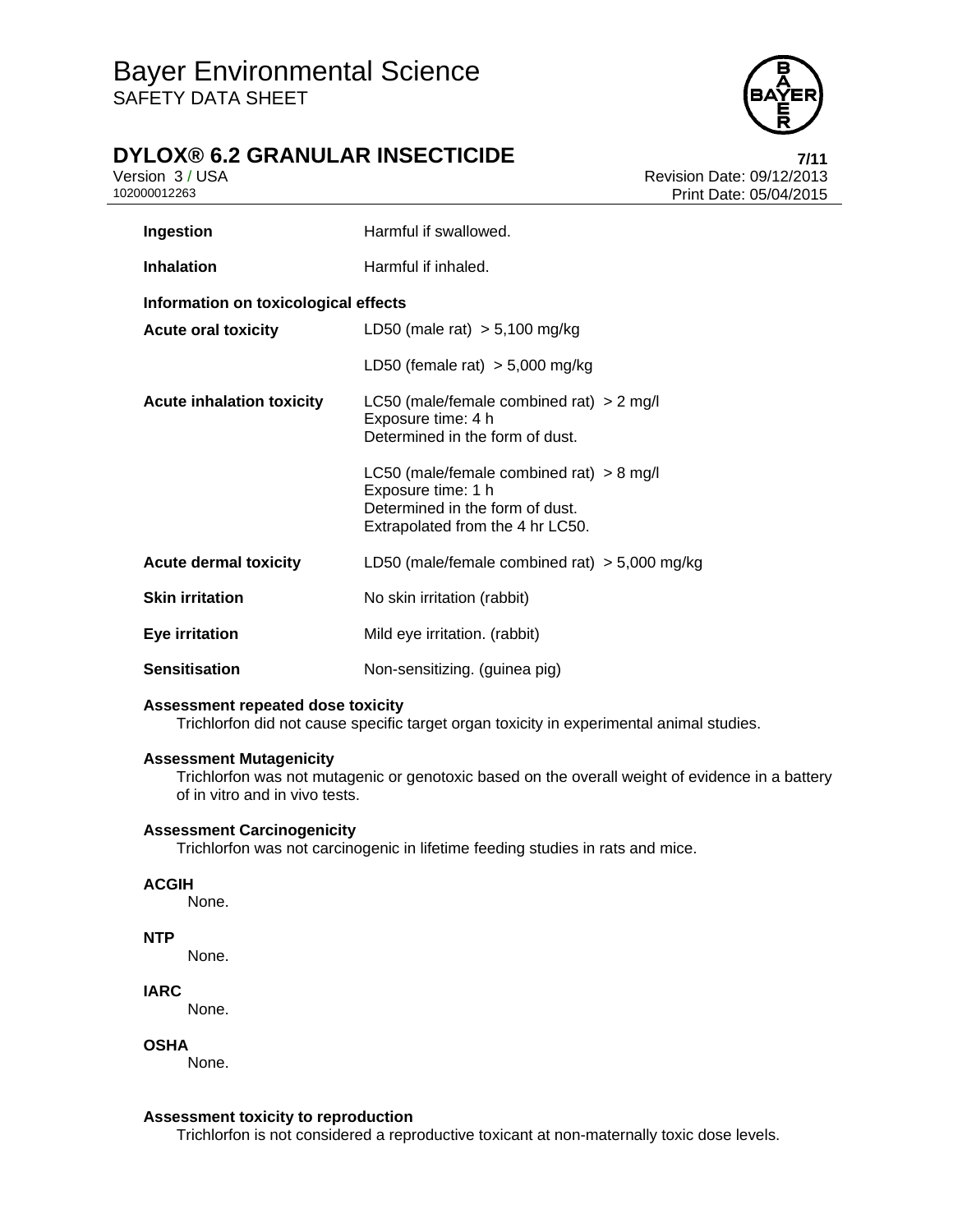

Version 3 / USA **Version 3 / USA Revision Date: 09/12/2013**<br>102000012263 **Print Date: 05/04/2015** Print Date: 05/04/2015

#### **Assessment developmental toxicity**

Trichlorfon did not cause developmental toxicity in rats and rabbits.

#### **Further information**

Only acute toxicity studies have been performed on the formulated product.

## **SECTION 12: ECOLOGICAL INFORMATION**

| <b>Toxicity to fish</b>                     | LC50 (Leuciscus idus (Golden orfe)) 0.52 mg/l<br>Exposure time: 96 h<br>The value mentioned relates to the active ingredient trichlorfon.<br>LC50 (Rainbow trout (Oncorhynchus mykiss)) 0.7 mg/l                                                                                                                                                                                                                                                                                        |
|---------------------------------------------|-----------------------------------------------------------------------------------------------------------------------------------------------------------------------------------------------------------------------------------------------------------------------------------------------------------------------------------------------------------------------------------------------------------------------------------------------------------------------------------------|
|                                             | Exposure time: 96 h<br>The value mentioned relates to the active ingredient trichlorfon.                                                                                                                                                                                                                                                                                                                                                                                                |
| <b>Toxicity to aquatic</b><br>invertebrates | LC50 (Water flea (Daphnia magna)) 0.00096 mg/l<br>Exposure time: 48 h<br>The value mentioned relates to the active ingredient trichlorfon.                                                                                                                                                                                                                                                                                                                                              |
| <b>Toxicity to aquatic plants</b>           | EC50 (Desmodesmus subspicatus) 347 mg/l<br>Exposure time: 72 h<br>The value mentioned relates to the active ingredient trichlorfon.                                                                                                                                                                                                                                                                                                                                                     |
| <b>Environmental precautions</b>            | Do not apply directly to water, to areas where surface water is<br>present or to intertidal areas below the mean high water mark.<br>Do not contaminate surface or ground water by cleaning equipment<br>or disposal of wastes, including equipment wash water.<br>Do not allow to get into surface water, drains and ground water.<br>Drift and runoff from treated areas may be hazardous to aquatic<br>organisms in adjacent sites.<br>Apply this product as specified on the label. |

### **SECTION 13: DISPOSAL CONSIDERATIONS**

| Waste treatment methods       |                                                                                                                                                                                                              |
|-------------------------------|--------------------------------------------------------------------------------------------------------------------------------------------------------------------------------------------------------------|
| <b>Product</b>                | Pesticide, spray mixture or rinse water that cannot be used<br>according to label instructions may be disposed of on site or at an<br>approved waste disposal facility.                                      |
| <b>Contaminated packaging</b> | Empty remaining contents.<br>Dispose of empty container in a sanitary landfill or by incineration,<br>or, if allowed by State/Provincial and local authorities, by burning.<br>If burned, stay out of smoke. |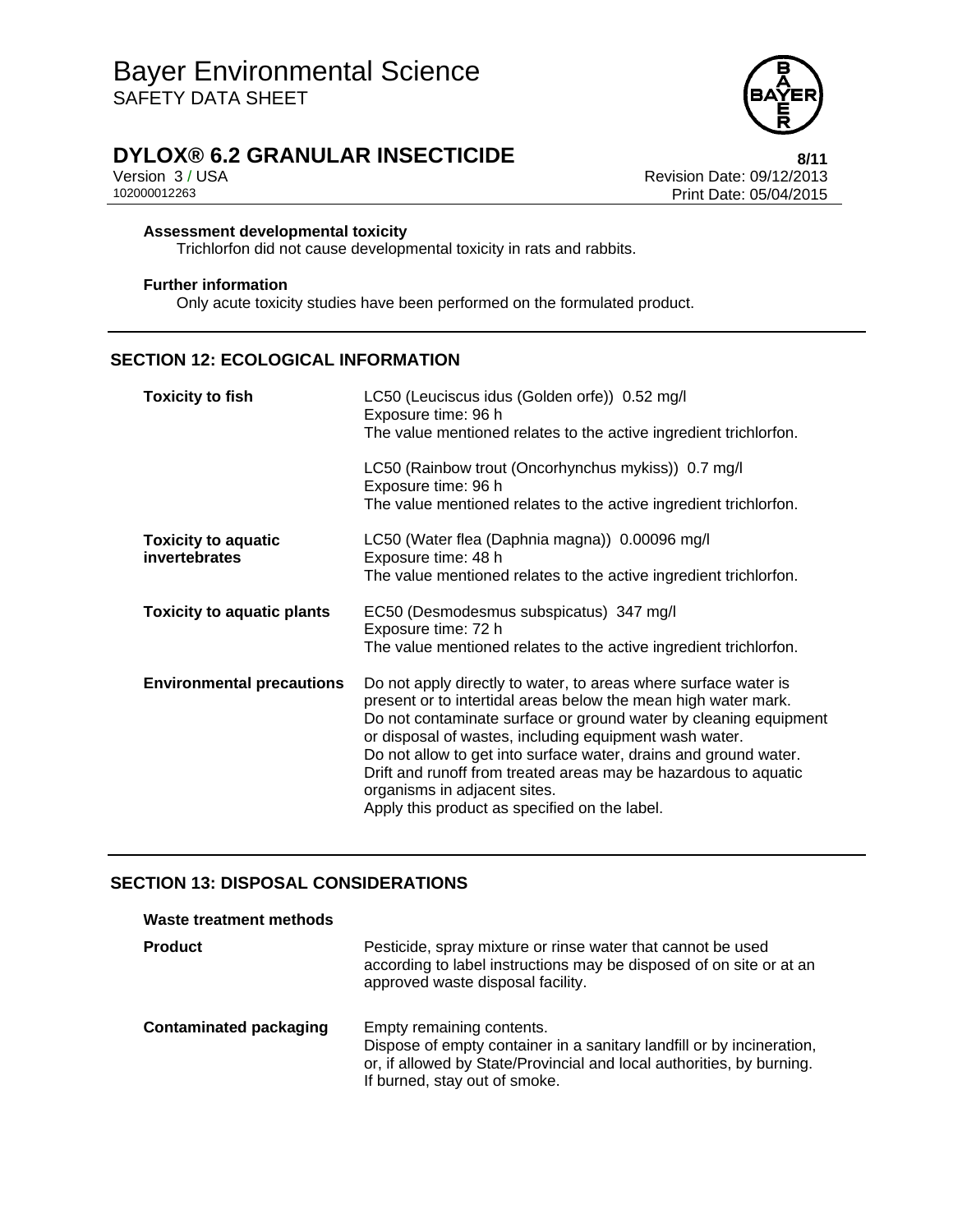

Version 3 / USA **Version 3 / USA Revision Date: 09/12/2013**<br>102000012263 **Print Date: 05/04/2015** Print Date: 05/04/2015

**RCRA Information** Characterization and proper disposal of this material as a special or hazardous waste is dependent upon Federal, State and local laws and are the user's responsibility. RCRA classification may apply.

## **SECTION 14: TRANSPORT INFORMATION**

| 49CFR<br>UN number<br>Class<br>Packaging group<br>Proper shipping name<br><b>RQ</b>                      | 3077<br>9<br>III<br>ENVIRONMENTALLY HAZARDOUS SUBSTANCES, SOLID,<br>N.O.S.<br>(TRICHLORFON)<br>Reportable Quantity is reached with 1,612 lb of product.                                                            |
|----------------------------------------------------------------------------------------------------------|--------------------------------------------------------------------------------------------------------------------------------------------------------------------------------------------------------------------|
| <b>IMDG</b><br>UN number<br>Class<br>Packaging group<br>Marine pollutant<br>Proper shipping name         | 3077<br>9<br>Ш<br><b>YES</b><br>ENVIRONMENTALLY HAZARDOUS SUBSTANCE, SOLID,<br>N.O.S.<br>(TRICHLORFON MIXTURE)                                                                                                     |
| <b>IATA</b><br>UN number<br>Class<br>Packaging group<br>Environm. Hazardous Mark<br>Proper shipping name | 3077<br>9<br>Ш<br><b>YES</b><br>ENVIRONMENTALLY HAZARDOUS SUBSTANCE, SOLID,<br>N.O.S.<br>(TRICHLORFON MIXTURE)                                                                                                     |
|                                                                                                          | This transportation information is not intended to convey all specific regulatory information relating to<br>this product. It does not address regulatory variations due to package size or special transportation |

requirements.

Freight Classification: INSECTICIDES OR FUNGICIDES, N.O.I., OTHER THAN POISON

## **SECTION 15: REGULATORY INFORMATION**

**EPA Registration No.** 432-1308 **US Federal Regulations TSCA list** None.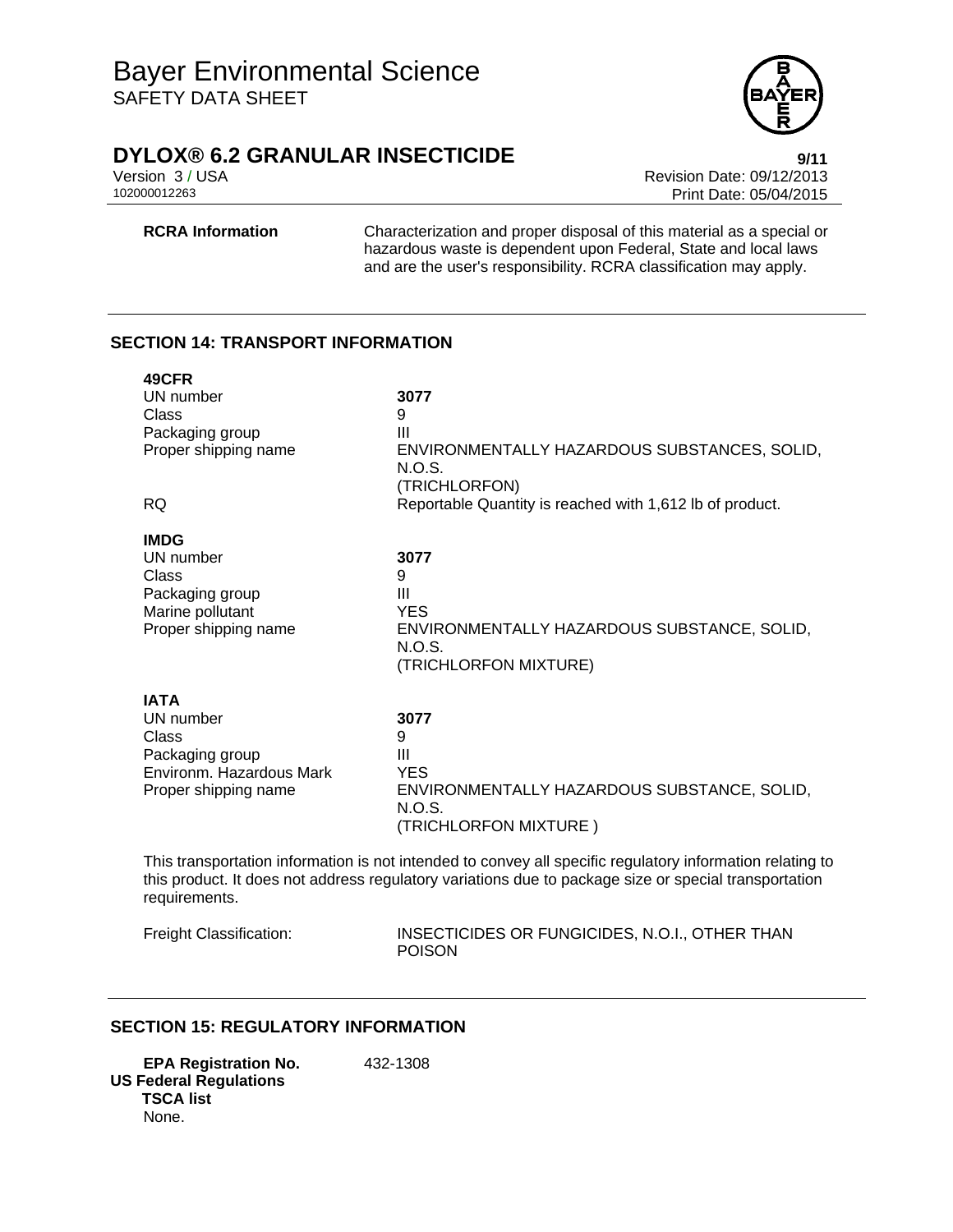

## **DYLOX® 6.2 GRANULAR INSECTICIDE** 10/11

| Version 3 / USA<br>102000012263                                                                                                                                                                                                                                                                                                                                                                                                                            |               | Revision Date: 09/12/2013<br>Print Date: 05/04/2015 |           |
|------------------------------------------------------------------------------------------------------------------------------------------------------------------------------------------------------------------------------------------------------------------------------------------------------------------------------------------------------------------------------------------------------------------------------------------------------------|---------------|-----------------------------------------------------|-----------|
| US. Toxic Substances Control Act (TSCA) Section 12(b) Export Notification (40 CFR 707,<br>Subpt D)<br>None.<br><b>SARA Title III - Section 302 - Notification and Information</b>                                                                                                                                                                                                                                                                          |               |                                                     |           |
| None.<br><b>SARA Title III - Section 313 - Toxic Chemical Release Reporting</b><br>Trichlorfon<br><b>US States Regulatory Reporting</b>                                                                                                                                                                                                                                                                                                                    | 52-68-6       |                                                     | 1.0%      |
| <b>CA Prop65</b><br>This product does not contain any substances known to the State of California to cause cancer.                                                                                                                                                                                                                                                                                                                                         |               |                                                     |           |
| This product does not contain any substances known to the State of California to cause<br>reproductive harm.                                                                                                                                                                                                                                                                                                                                               |               |                                                     |           |
| <b>US State Right-To-Know Ingredients</b><br>Trichlorfon                                                                                                                                                                                                                                                                                                                                                                                                   | 52-68-6       | CA, CT, NJ                                          |           |
| <b>Canadian Regulations</b><br><b>Canadian Domestic Substance List</b><br>Trichlorfon                                                                                                                                                                                                                                                                                                                                                                      | 52-68-6       |                                                     |           |
| <b>Environmental</b><br><b>CERCLA</b><br>Trichlorfon<br><b>Clean Water Section 307 Priority Pollutants</b><br>None.                                                                                                                                                                                                                                                                                                                                        | $52 - 68 - 6$ |                                                     | $100$ lbs |
| Safe Drinking Water Act Maximum Contaminant Levels<br>None.                                                                                                                                                                                                                                                                                                                                                                                                |               |                                                     |           |
| <b>International Regulations</b><br><b>European Inventory of Existing Commercial Substances (EINECS)</b><br>Trichlorfon                                                                                                                                                                                                                                                                                                                                    | 52-68-6       |                                                     |           |
| <b>EPA/FIFRA Information:</b><br>This chemical is a pesticide product registered by the Environmental Protection Agency and is subject to<br>certain labeling requirements under federal pesticide law. These requirements differ from the classification<br>criteria and hazard information required for safety data sheets, and for workplace labels of non-pesticide<br>chemicals. Following is the hazard information required on the pesticide label: |               |                                                     |           |

| Signal word:              | Caution!                                                                                                                                                                                                                                       |
|---------------------------|------------------------------------------------------------------------------------------------------------------------------------------------------------------------------------------------------------------------------------------------|
| <b>Hazard statements:</b> | Causes eye irritation.<br>Cholinesterese inhibitor<br>Avoid contact with skin, eyes and clothing.<br>Avoid breathing dust or spray mist.<br>Prolonged or frequently repeated skin contact may cause allergic<br>reactions in some individuals. |